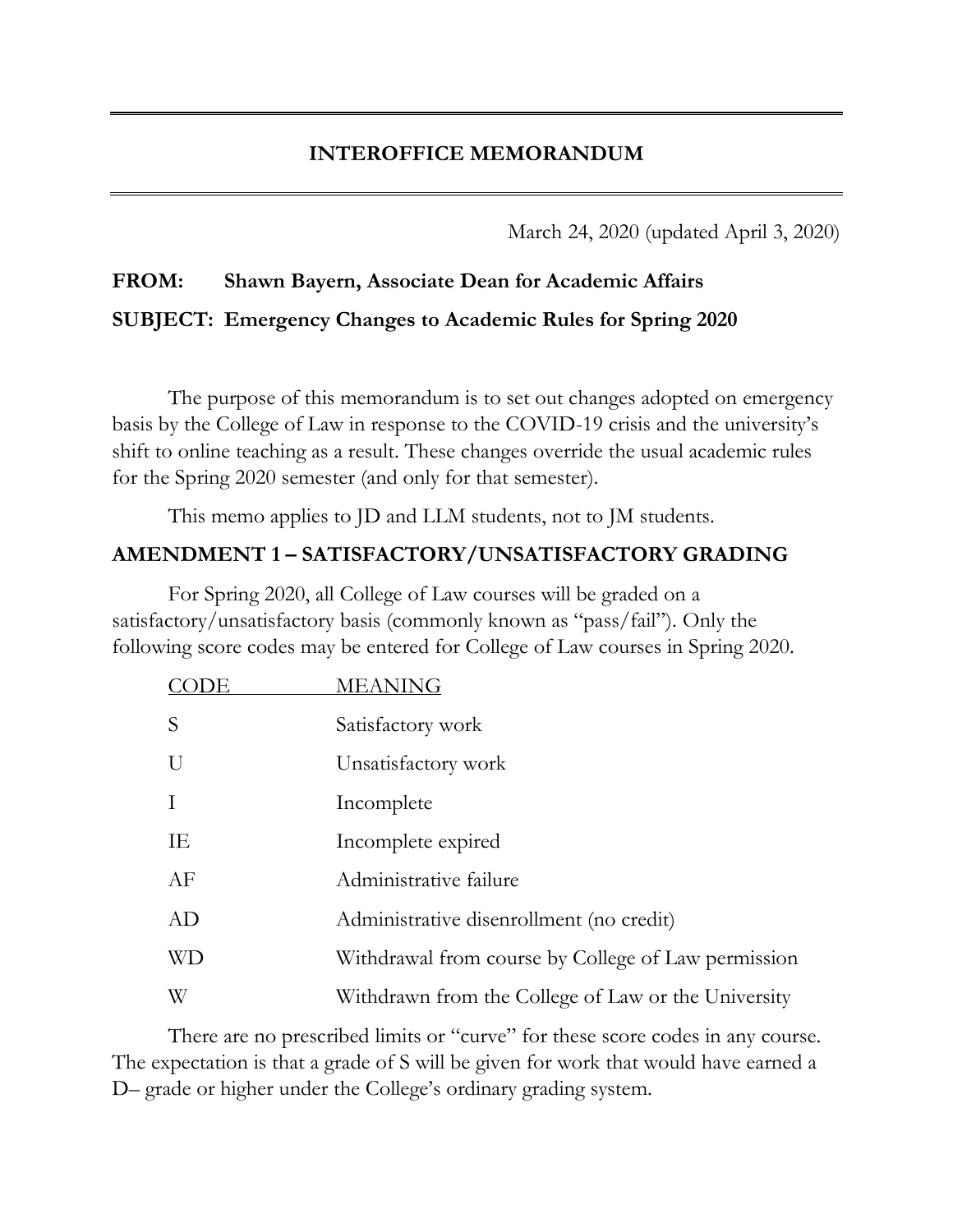The score codes listed here do not count as graded credits toward the computation of grade-point average (GPA), except that each AF and IE score is included as a grade with zero points in the computation of GPA, and each U assigned in a course that was originally listed as a graded course will be converted to an F (for "Letter-Grade JD Students") or a 60 (for "Number-Grade JD Students") on the student's transcript and will be counted accordingly toward the computation of GPA.

This change applies to all Spring 2020 courses regardless of the date of completion of those courses, whether those courses originally required only online work, and the nature of the course's requirements. It applies to both "Letter-Grade JD Students" and "Number-Grade JD Students" as defined in the academic-rules memo of August 27, 2019.

#### **AMENDMENT 2 – EXAMS**

Except with the specific approval of the dean or the dean's designee, all remaining exams for Spring 2020 will all be administered as open-book, take-home examinations, and students will have from April 20 to May 1 to complete the exams on their own schedules.

Exams will continue to be graded anonymously.

# **AMENDMENT 3 – COUNTING OF "GRADED" COURSES**

College of Law requirements for graduation and certificates distinguish between graded and ungraded courses for the purposes of certain numerical requirements.

For all purposes—including but not limited to (1) the "graded hours requirement" of Section 1.2.3 of the *Academic Rules, Policies and Procedures* and (2) the requirements under Section 14 of the *Academic Rules, Policies and Procedures* for the certificate programs in Environmental, Energy, and Land Use Law; International Law; and Business Law—courses that were originally listed as graded courses will count as graded courses for all students who receive a score code of S in those courses.

# **AMENDMENT 4 – COUNTING OF "ONLINE" COURSES**

For the purposes of the 15-credit limit for online courses imposed by Section 11.7 of the *Academic Rules, Policies and Procedures*, courses that originally were not listed as online courses will not count as online courses.

However, under Standard 306 of the American Bar Association's *Standards of Rules of Procedure for Approval of Law* Schools, in no event may a JD student exceed 29